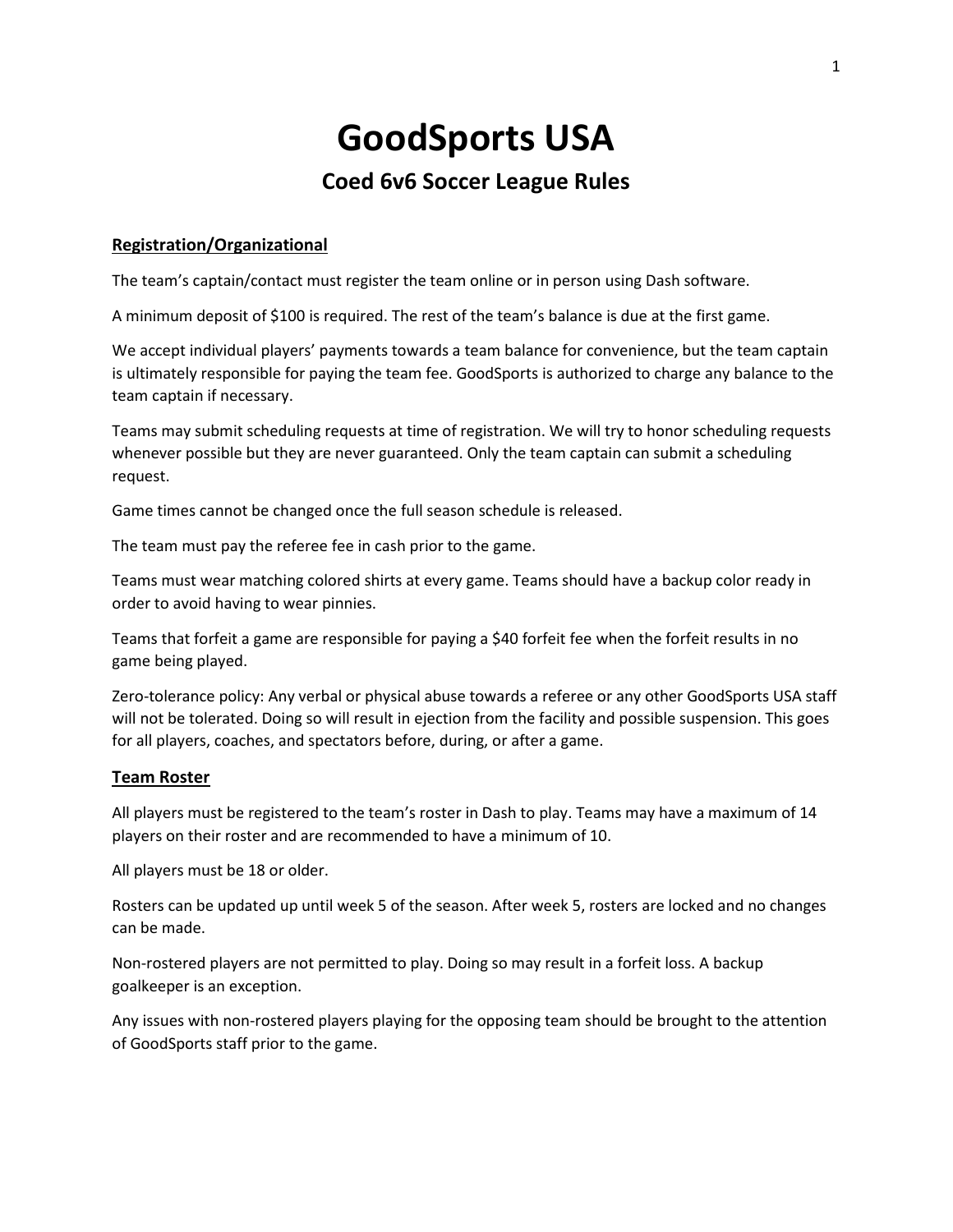#### **Gameplay**

League is played 6v6, 5 field players and 1 goalkeeper.

Teams must have a minimum of two females on the field at all times. This can include a female goalkeeper.

Goals scored by females count as 2 points on the scoreboard.

Own-goals will only count as one goal for the opponent regardless of who puts it in. After a shot on goal, the ball deflecting off a defender and into the net will not qualify as an own-goal.

All free kicks are indirect except for corner kicks and kickoffs. "Walls" and other defenders can be no closer than 3 yards during free kicks.

Kickoffs can go directly back.

There is no offside.

Slide tackling is not allowed. Sliding to save a ball from going out of bounds or into the goal is allowed when no other players are within reach, at the referee's discretion.

Fouls inside the box result in a penalty kick.

Penalty kicks are taken from the 18.

If a male player is fouled in the box, the PK can only count as 1 goal no matter who takes the kick (male or female). If a female player is fouled in the box, a female player may take a PK worth 2 points. A male player can never take a PK worth 2 points.

If a team kicks the ball into the ceiling or lights, the other team is awarded an indirect kick from that spot.

Teams can substitute on the fly. Substitutions should be made near the team bench and cannot result in an advantage.

Goalies may not punt or dropkick the ball. The penalty is an indirect kick for the opposing team at midfield.

Goal kicks and throws may not land past the yellow line after midfield without hitting the ground or a player first. This will result in an indirect free kick from midfield for the opposing team.

Goalies have possession with one hand on a stopped ball.

The clock is running time and will not be stopped or adjusted unless deemed absolutely necessary at the referee's discretion. (Ex. Serious injury, leading team deliberately wasting time etc.)

In general, teams need to take their restarts within six seconds. The referee may begin a countdown if necessary and award the ball to the opposing team.

The ball must be completely over the goal line before the buzzer sounds to be counted as a goal.